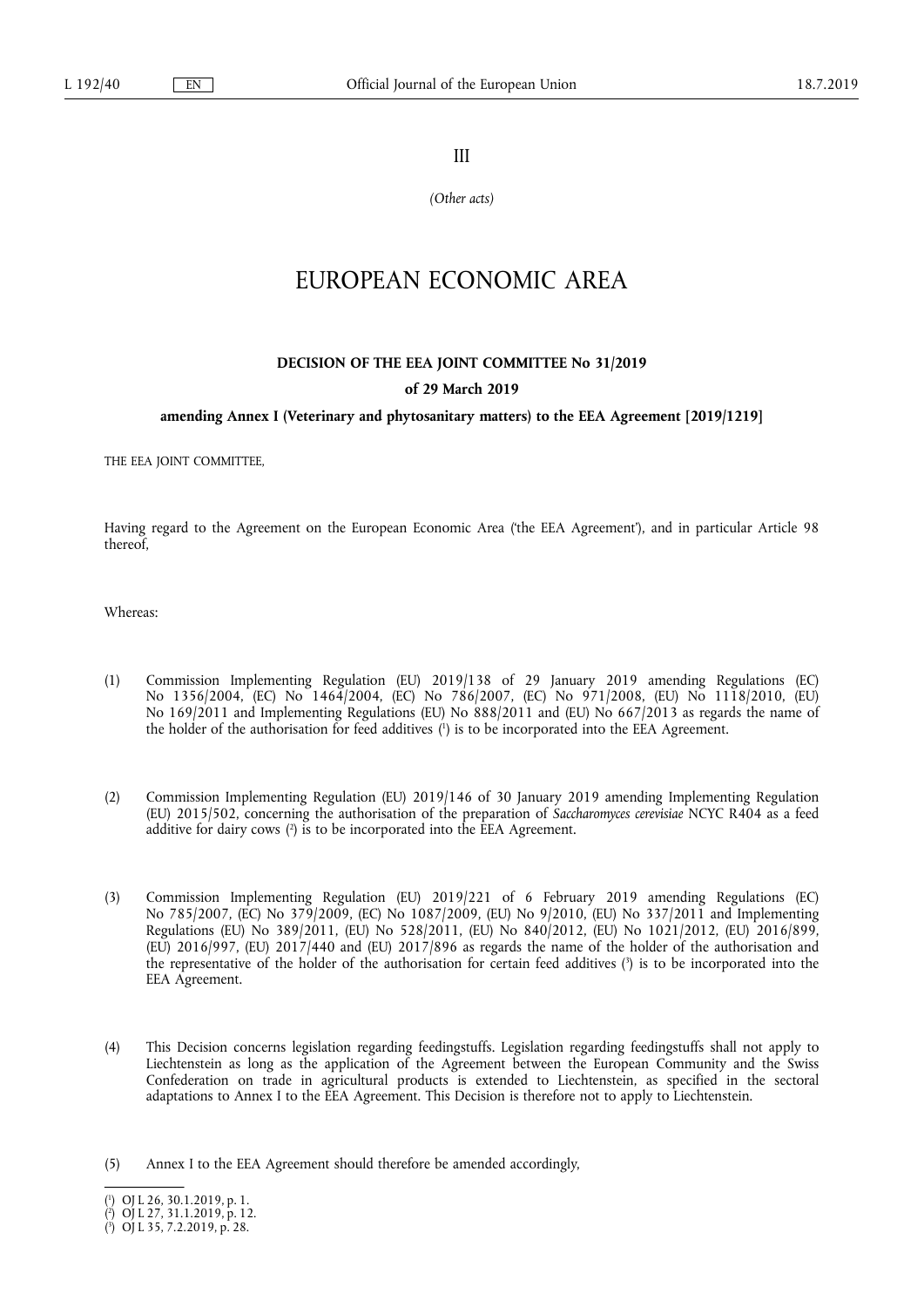HAS ADOPTED THIS DECISION:

#### *Article 1*

Chapter II of Annex I to the EEA Agreement shall be amended as follows:

- (1) The following indent is added in points 1zz (Commission Regulation (EC) No 1356/2004), 1zzc (Commission Regulation (EC) No 1464/2004), 1zzzw (Commission Regulation (EC) No 786/2007), 1zzzzt (Commission Regulation (EC) No 971/2008), 2q (Commission Regulation (EU) No 1118/2010), 2zo (Commission Implementing Regulation (EU) No 888/2011) and 2zv (Commission Regulation (EU) No 169/2011):
	- '— **32019 R 0138**: Commission Implementing Regulation (EU) 2019/138 of 29 January 2019 (OJ L 26, 30.1.2019, p. 1).'
- (2) The following is added in point 86 (Commission Implementing Regulation (EU) No 667/2013):

', as amended by:

- **32019 R 0138**: Commission Implementing Regulation (EU) 2019/138 of 29 January 2019 (OJ L 26, 30.1.2019, p. 1).'
- (3) The following is added in points 1zzzv (Commission Regulation (EC) No 785/2007), 1zzzzz (Commission Regulation (EC) No 379/2009), 1zzzzzr (Commission Regulation (EC) No 1087/2009), 2y (Commission Regulation (EU) No 337/2011), 2zd (Commission Implementing Regulation (EU) No 389/2011), 2zh (Commission Implementing Regulation (EU) No 528/2011), 62 (Commission Implementing Regulation (EU) No 840/2012), 69 (Commission Implementing Regulation (EU) No 1021/2012), 167 (Commission Implementing Regulation (EU) 2016/899), 171 (Commission Implementing Regulation (EU) 2016/997), 205 (Commission Implementing Regulation (EU) 2017/440) and 211 (Commission Implementing Regulation (EU) 2017/896):

', as amended by:

- **32019 R 0221**: Commission Implementing Regulation (EU) 2019/221 of 6 February 2019 (OJ L 35, 7.2.2019, p. 28).'
- (4) The following indent is added in points 1zzzzzx (Commission Regulation (EU) No 9/2010):
	- '— **32019 R 0221**: Commission Implementing Regulation (EU) 2019/221 of 6 February 2019 (OJ L 35, 7.2.2019, p. 28).'
- (5) The following is added in point 129 (Commission Implementing Regulation (EU) 2015/502):

', as amended by:

— **32019 R 0146**: Commission Implementing Regulation (EU) 2019/146 of 30 January 2019 (OJ L 27, 31.1.2019, p. 12).'

# *Article 2*

The texts of Implementing Regulations (EU) 2019/138, (EU) 2019/146 and (EU) 2019/221 in the Icelandic and Norwegian languages, to be published in the EEA Supplement to the *Official Journal of the European Union*, shall be authentic.

# *Article 3*

This Decision shall enter into force on 29 March 2019, provided that all the notifications under Article 103(1) of the EEA Agreement have been made (\*).

<sup>(\*)</sup> No constitutional requirements indicated